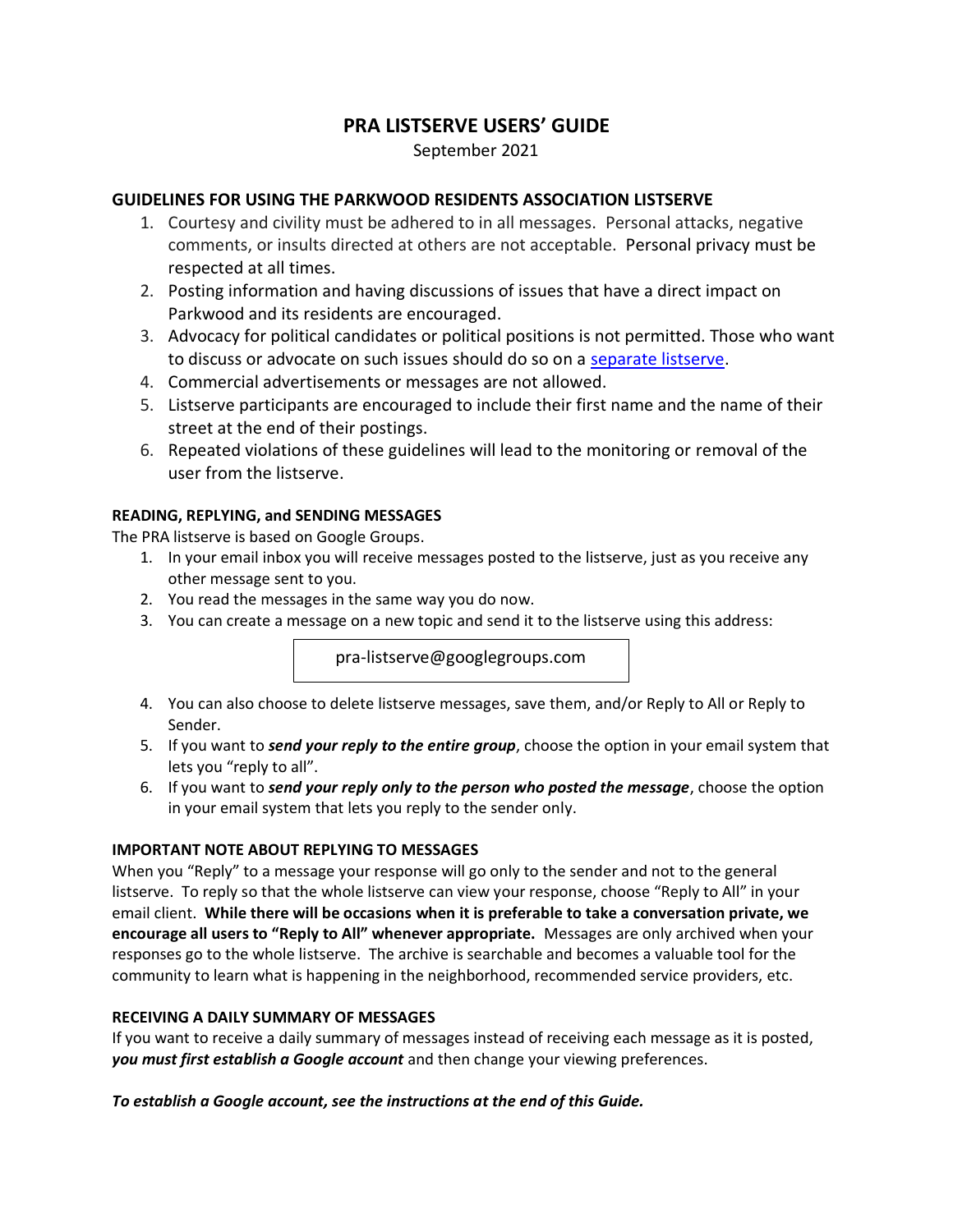| Groups<br><b>CREATE GROUP</b>                                                                                         |                    |                                                  |
|-----------------------------------------------------------------------------------------------------------------------|--------------------|--------------------------------------------------|
| My groups<br>Switch organization view to: lists.ucla.edu - kppta.org                                                  |                    |                                                  |
| $\star$ PRA Listserve<br>(Manager) Manage group · Manage members<br>Community listserve for the residents of Parkwood | Jeff Griffith Edit | Every new message                                |
|                                                                                                                       |                    | Don't send email updates<br>Send daily summaries |
|                                                                                                                       |                    | Combined updates (25 messages per email)         |
|                                                                                                                       |                    | Every new message                                |
|                                                                                                                       |                    |                                                  |
|                                                                                                                       |                    |                                                  |

*To change your message delivery options*, go to the [Google Groups Homepage.](https://groups.google.com/forum/#!overview) Select "My Groups". This will take you to a list of any Google Group that you are a member of. To the right of the PRA Listserve entry is a drop-down menu (see the image below). Here you can specify how you would like to receive new messages.

### **SEARCHING THE ARCHIVE**

To search the archive, *you must first establish a Google account*.

#### *To establish a Google account, see the instructions at the end of this Guide.*

To search through the archive of messages, go t[o PRA Listserve group page.](https://groups.google.com/forum/#!forum/pra-listserve) You can do a general search using the search box at the top of the page, or a refined search using the drop-down box accessed from the right side of the search box (circled in the image below)

| Google | Search for messages                                         | O<br>$\overline{\phantom{a}}$ |
|--------|-------------------------------------------------------------|-------------------------------|
| Groups | С<br><b>NEW TOPIC</b><br>Actions $\sim$<br>Mark all as read | Filters $\equiv$              |

PRA Listserve Shared privately

#### **ETABLISHING A GOOGE ACCOUNT**

*To establish a Google account using your current email address*:

- 1. Go to the [Google Account creation page.](https://accounts.google.com/signup/v2/webcreateaccount?flowName=GlifWebSignIn&flowEntry=SignUp)
- 2. Enter your name.
- 3. Click Use my current email address instead.
- 4. Enter your current email address.
- 5. Click Next.
- 6. Verify your email address with the code sent to your existing email.
- 7. Click Verify